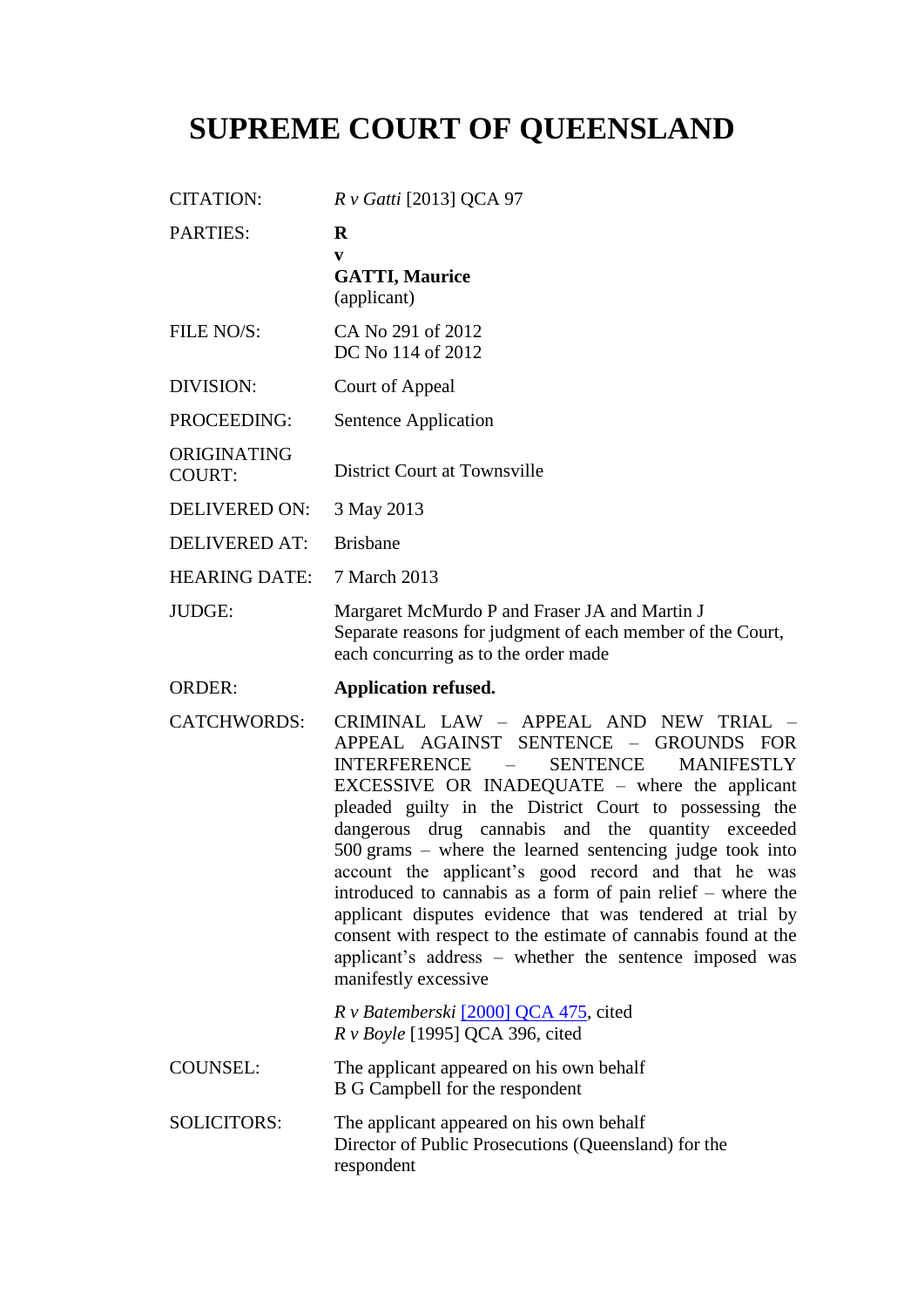- [1] **MARGARET McMURDO P:** I agree with Martin J's reasons for refusing this application for leave to appeal. On the uncontested facts before the sentencing court, the sentence imposed was within range, despite the applicant's lack of prior criminal history. He was a mature man who sought to make a profit from his involvement with a large quantity of unlawful drugs. The sentence imposed is supported by the sentences imposed in  $R \vee Boyle^1$  and  $R \vee Batenberski.$ <sup>2</sup> I agree with the order proposed by Martin J.
- [2] **FRASER JA:** I agree with the reasons for judgment of Martin J and the order proposed by his Honour.
- [3] **MARTIN J:** The applicant pleaded guilty in the District Court to one count of possessing a dangerous drug (cannabis) and that the quantity of that drug exceeded 500 grams.
- [4] He was sentenced to imprisonment for two years and six months with that term being suspended after serving a period of 10 months' imprisonment; the suspension had an operational period of three years.
- [5] The applicant seeks leave to appeal against that sentence on the ground that it is manifestly excessive in all the circumstances.
- [6] At the sentence hearing an agreed schedule of facts was tendered. It contained the following information. When police executed a search warrant at the defendant's address, they found 18 cannabis plants drying out in the lounge room and different amounts of cannabis lying on plastic sheets on the floor. The cannabis plants had had their roots chopped off and were approximately 1.5 metres in height. The total weight of the plants was 20 kilograms and it was estimated that approximately 12 kilograms of cannabis head could be harvested from those plants. Further amounts of cannabis head and seeds were found in the lounge room. In two large freezers the police found 11 heat sealed bags containing cannabis head, each weighing one pound, 13 heat sealed bags containing cannabis head each weighing half a pound and one heat sealed bag containing 190 grams of cannabis head. There was also a further 13.5 kilograms of cannabis head contained in 16 shopping bags, four black garbage bags, and one clipseal bag. The total amount of cannabis head found in the freezers was 21.68 kilograms. Apparatus was found which suggested a commercial purpose for the cannabis and these items included two sets of digital scales and one Cryovac heat sealing machine.
- [7] At the hearing no objection was taken to the estimate given by the police as to the amount of cannabis able to be harvested from the plants that were drying in the lounge room.
- [8] The learned sentencing judge took into account the fact that the applicant had a good work record and that he had been introduced to the drug as a means of pain relief. He said that he could only deal with the applicant on the basis that there was a commercial component to this, given the significant amount of the drug.
- [9] At the hearing of the application for leave to appeal the applicant appeared for himself. The only matter he advanced in support of his application was that the

 $\frac{1}{1}$ [1995] QCA 396.

 $2<sup>2</sup>$ [2000] QCA 475.